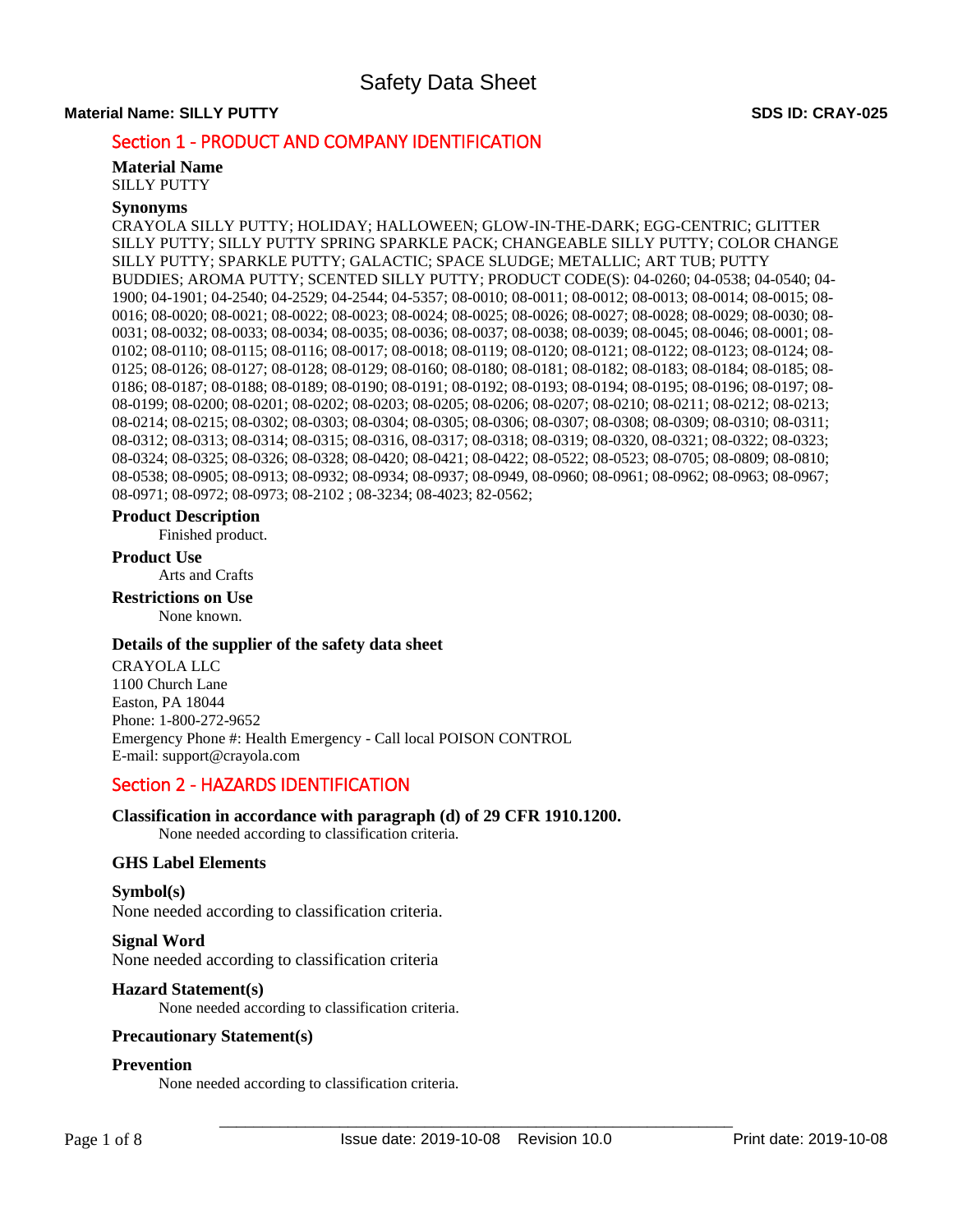# **Material Name: SILLY PUTTY SDS ID: CRAY-025**

# **Response**

None needed according to classification criteria.

# **Storage**

None needed according to classification criteria.

# **Disposal**

Dispose in accordance with all applicable federal, state/regional and local laws and regulations.

# **Other Hazards**

None known.

# Section 3 - COMPOSITION / INFORMATION ON INGREDIENTS

| <b>CAS</b>    | <b>Component Name</b>                                                                                                                                                                                                    | <b>Percent</b> |
|---------------|--------------------------------------------------------------------------------------------------------------------------------------------------------------------------------------------------------------------------|----------------|
| Not available | Product has been certified as nontoxic by the Art $\&$<br>Creative Materials Institute, Inc. and conforms to ASM<br>D 4236 standard practice for labeling art materials for<br>acute and chronic adverse health hazards. | 100            |

# **Component Related Regulatory Information**

The chemical identity and/or percentage of composition is being withheld as a trade secret.

# Section 4 - FIRST AID MEASURES

# **Inhalation**

It is unlikely that emergency treatment will be required. Remove from exposure. Get medical attention, if needed.

# **Skin**

It is unlikely that emergency treatment will be required. If adverse effects occur, wash with soap or mild detergent and large amounts of water. Get medical attention, if needed.

# **Eyes**

It is unlikely that emergency treatment will be required. Flush eyes with plenty of water for at least 15 minutes. If eye irritation persists: Get medical advice/attention.

# **Ingestion**

Call a poison control center or doctor immediately for treatment advice.

# **Most Important Symptoms/Effects**

## **Acute**

No information on significant adverse effects.

#### **Delayed**

No information on significant adverse effects.

# **Indication of any immediate medical attention and special treatment needed**

Treat symptomatically and supportively.

# Section 5 - FIRE FIGHTING MEASURES

# **Extinguishing Media**

# **Suitable Extinguishing Media**

Water carbon dioxide, regular dry chemical, regular foam,

# **Unsuitable Extinguishing Media**

None known.

# **Hazardous Combustion Products**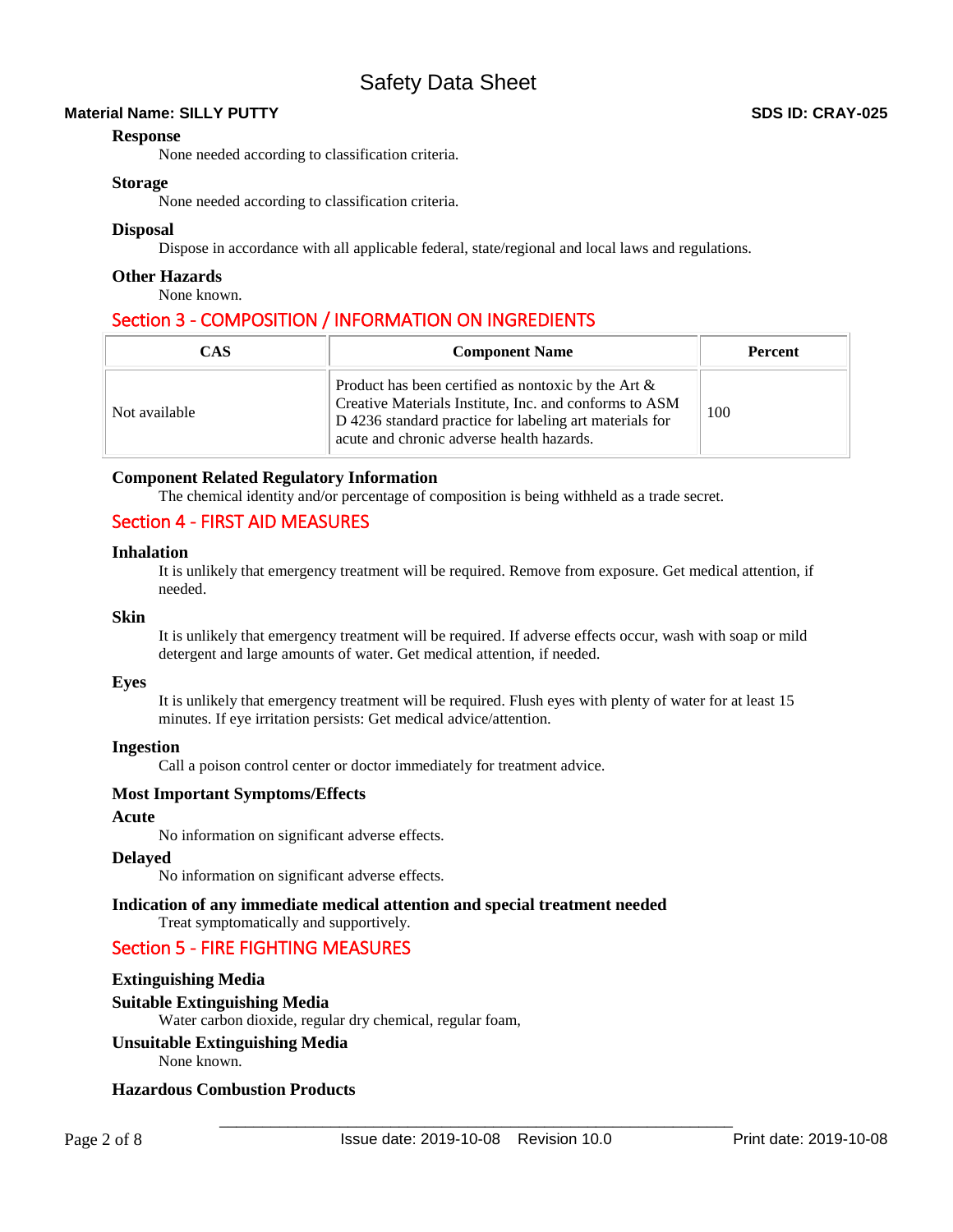# **Material Name: SILLY PUTTY SDS ID: CRAY-025**

Oxides of carbon, various organic fragments, oxides of metals, oxides of silicon

## **Advice for firefighters**

Slight fire hazard.

# **Fire Fighting Measures**

Move container from fire area if it can be done without risk. Avoid inhalation of material or combustion byproducts. Stay upwind and keep out of low areas.

# **Special Protective Equipment and Precautions for Firefighters**

Wear protective clothing and equipment suitable for the surrounding fire.

# Section 6 - ACCIDENTAL RELEASE MEASURES

#### **Personal Precautions, Protective Equipment and Emergency Procedures**

Wear personal protective clothing and equipment, see Section 8.

## **Methods and Materials for Containment and Cleaning Up**

Stop leak if possible without personal risk. Collect spilled material in appropriate container for disposal.

# Section 7 - HANDLING AND STORAGE

## **Precautions for Safe Handling**

Wash thoroughly after handling. Use methods to minimize dust.

## **Conditions for Safe Storage, Including any Incompatibilities**

None needed according to classification criteria.

Store and handle in accordance with all current regulations and standards. See original container for storage recommendations. Keep separated from incompatible substances.

# **Incompatible Materials**

oxidizing materials

# Section 8 - EXPOSURE CONTROLS / PERSONAL PROTECTION

#### **Component Exposure Limits**

The following constituents are the only constituents of the product which have a PEL, TLV or other recommended exposure limit. At this time, the other constituents have no known exposure limits.

# **ACGIH - Threshold Limit Values - Biological Exposure Indices (BEI)**

There are no biological limit values for any of this product's components.

#### **Engineering Controls**

Based on available information, additional ventilation is not required.

# **Individual Protection Measures, such as Personal Protective Equipment**

#### **Eye/face protection**

Eye protection not required under normal conditions.

#### **Skin Protection**

Protective clothing is not required under normal conditions.

#### **Respiratory Protection**

No respirator is required under normal conditions of use. Under conditions of frequent use or heavy exposure, respiratory protection may be needed.

## **Glove Recommendations**

Protective gloves are not required under normal conditions.

# Section 9 - PHYSICAL AND CHEMICAL PROPERTIES

| Appearance | colored flowable<br>solid | <b>Physical State</b> | solid |
|------------|---------------------------|-----------------------|-------|
|------------|---------------------------|-----------------------|-------|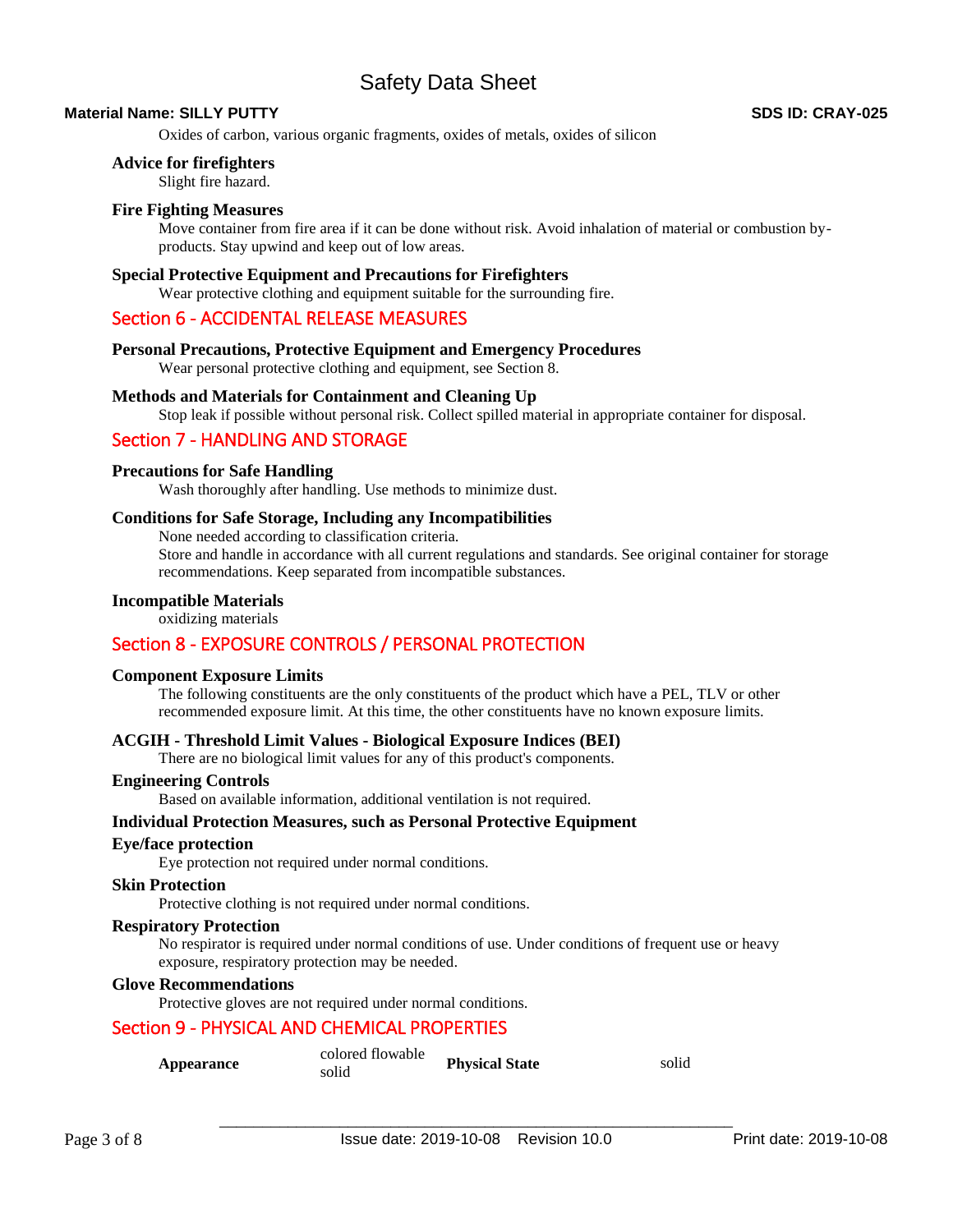# **Material Name: SILLY PUTTY SDS ID: CRAY-025**

| Odor                                      | odorless        | Color                                             | various<br>colors       |
|-------------------------------------------|-----------------|---------------------------------------------------|-------------------------|
| <b>Odor Threshold</b>                     | Not available   | pH                                                | <b>Not</b><br>available |
| <b>Melting Point</b>                      | Not available   | <b>Boiling Point</b>                              | <b>Not</b><br>available |
| <b>Boiling Point Range</b>                | Not available   | <b>Freezing point</b>                             | <b>Not</b><br>available |
| <b>Evaporation Rate</b>                   | Not available   | Flammability (solid, gas)                         | <b>Not</b><br>available |
| <b>Autoignition</b><br><b>Temperature</b> | Not available   | <b>Flash Point</b>                                | <b>Not</b><br>available |
| <b>Lower Explosive</b><br>Limit           | Not available   | <b>Decomposition temperature</b>                  | <b>Not</b><br>available |
| <b>Upper Explosive</b><br>Limit           | Not available   | <b>Vapor Pressure</b>                             | <b>Not</b><br>available |
| Vapor Density (air=1)                     | Not available   | Specific Gravity (water=1)                        | <b>Not</b><br>available |
| <b>Water Solubility</b>                   | (Not soluble)   | <b>Partition coefficient: n-</b><br>octanol/water | <b>Not</b><br>available |
| <b>Viscosity</b>                          | Not available   | <b>Kinematic viscosity</b>                        | <b>Not</b><br>available |
| <b>Solubility (Other)</b>                 | Not available   | <b>Density</b>                                    | <b>Not</b><br>available |
| <b>Physical Form</b>                      | flowable, solid | <b>Volatility</b>                                 | (Not<br>volatile)       |
| <b>Molecular Weight</b>                   | Not available   |                                                   |                         |

# Section 10 - STABILITY AND REACTIVITY

# **Reactivity**

No hazard expected.

# **Chemical Stability**

Stable at normal temperatures and pressure.

# **Possibility of Hazardous Reactions**

Will not polymerize.

# **Conditions to Avoid**

None reported.

# **Incompatible Materials**

oxidizing materials

# **Hazardous decomposition products**

Oxides of carbon, various organic fragments, oxides of metals, oxides of silicon.

# **Thermal decomposition products**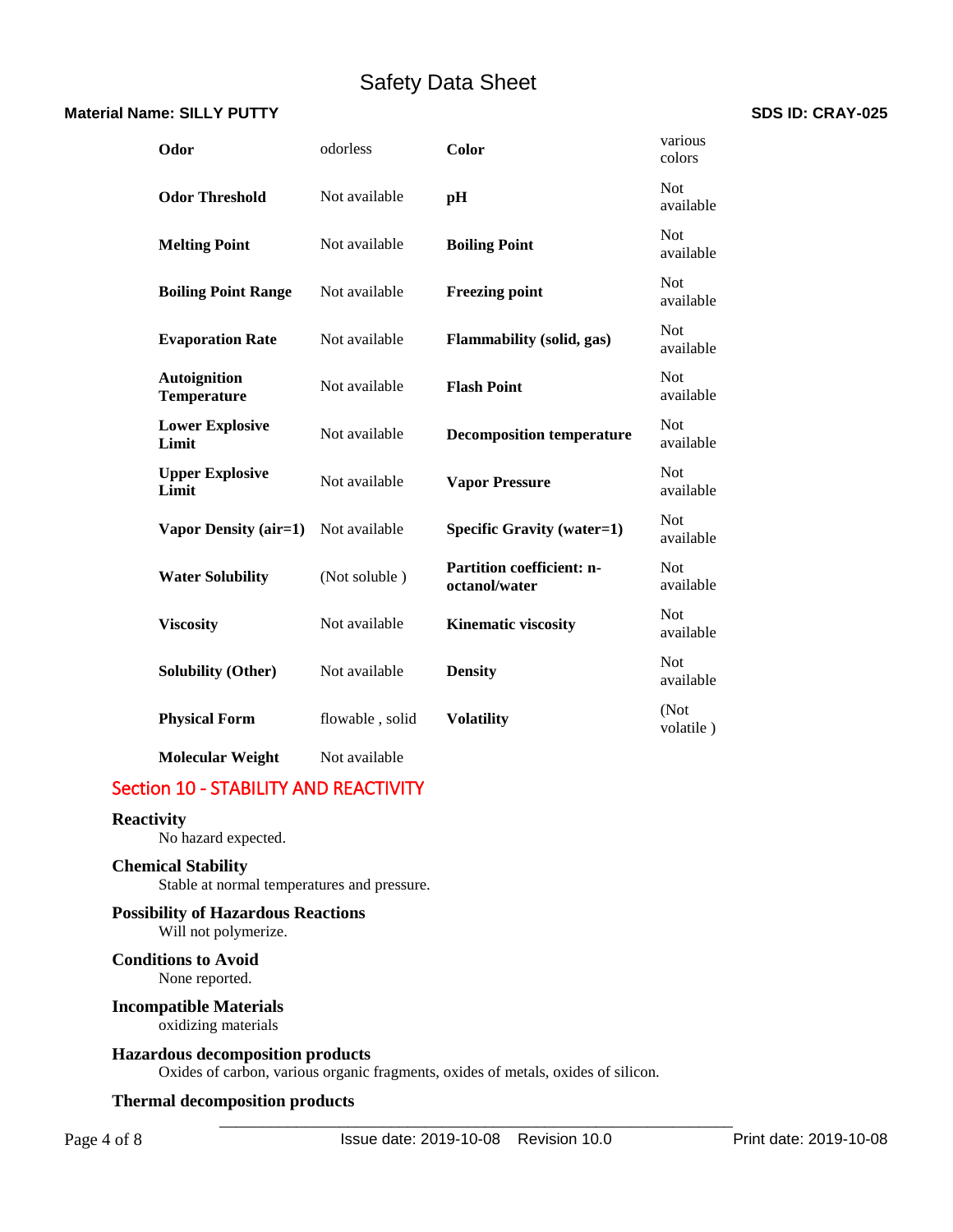# **Material Name: SILLY PUTTY SDS ID: CRAY-025**

Oxides of carbon, various organic fragments, oxides of metals, oxides of silicon.

# Section 11 - TOXICOLOGICAL INFORMATION

# **Information on Likely Routes of Exposure**

# **Inhalation**

No information on significant adverse effects.

#### **Skin Contact**

Not intended for use as ear plugs. Direct contact may cause product to stick to hair, including eyebrows, eyelashes, etc.

# **Eye Contact**

No information on significant adverse effects.

# **Ingestion**

No information on significant adverse effects.

# **Acute and Chronic Toxicity**

## **Component Analysis - LD50/LC50**

The components of this material have been reviewed in various sources and no selected endpoints have been identified.

**Product Toxicity Data** 

#### **Acute Toxicity Estimate**  No data available.

# **Immediate Effects**

None.

# **Delayed Effects**

None.

#### **Irritation/Corrosivity Data**  None

# **Respiratory Sensitization**

No information available for the product.

#### **Dermal Sensitization**

No information available for the product.

# **Component Carcinogenicity**

None of this product's components are listed by ACGIH, IARC, NTP, DFG or OSHA.

# **Germ Cell Mutagenicity**

No information available for the product.

#### **Tumorigenic Data**  No data available

# **Reproductive Toxicity**

No information available for the product.

# **Specific Target Organ Toxicity - Single Exposure**

No target organs identified.

# **Specific Target Organ Toxicity - Repeated Exposure**

No target organs identified.

# **Aspiration hazard**

no data available.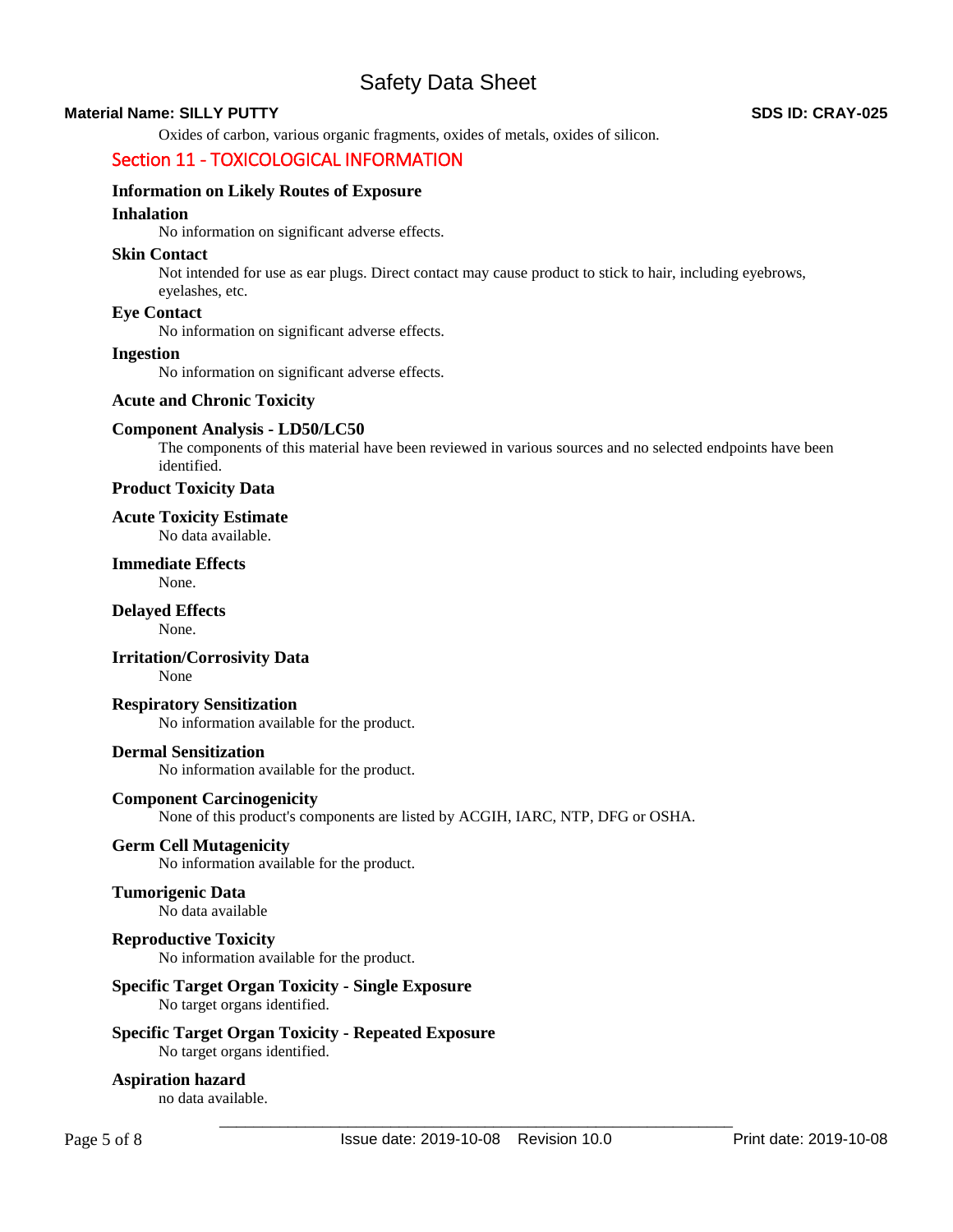# **Material Name: SILLY PUTTY SDS ID: CRAY-025**

# **Medical Conditions Aggravated by Exposure**

No data available.

# Section 12 - ECOLOGICAL INFORMATION

# **Ecotoxicity**

No information available for the product.

# **Component Analysis - Aquatic Toxicity**

No LOLI ecotoxicity data are available for this product's components.

# **Persistence and Degradability**

No information available for the product.

## **Bioaccumulative Potential**

No information available for the product.

## **Mobility**

No information available for the product.

# Section 13 - DISPOSAL CONSIDERATIONS

## **Disposal Methods**

Dispose of contents/container in accordance with local/regional/national/international regulations. Recycle if possible.

## **Component Waste Numbers**

The U.S. EPA has not published waste numbers for this product's components.

# Section 14 - TRANSPORT INFORMATION

**US DOT Information: Further information:** Not regulated as a hazardous material.

#### IATA Information:

**Further information:** Not regulated as dangerous goods.

#### ICAO Information: **Further information:** Not regulated as dangerous goods.

IMDG Information:

**Further information:** Not regulated as dangerous goods.

#### **TDG Information:**

**Further information:** Not regulated as dangerous goods.

#### **International Bulk Chemical Code**

This material does not contain any chemicals required by the IBC Code to be identified as dangerous chemicals in bulk.

# Section 15 - REGULATORY INFORMATION

#### **U.S. Federal Regulations**

None of this product's components are listed under SARA Sections 302/304 (40 CFR 355 Appendix A), SARA Section 313 (40 CFR 372.65), CERCLA (40 CFR 302.4), TSCA 12(b), or require an OSHA process safety plan.

# **SARA Section 311/312 (40 CFR 370 Subparts B and C) reporting categories**

No hazard categories applicable.

#### **U.S. State Regulations**

None of this product's components are listed on the state lists from CA, MA, MN, NJ or PA.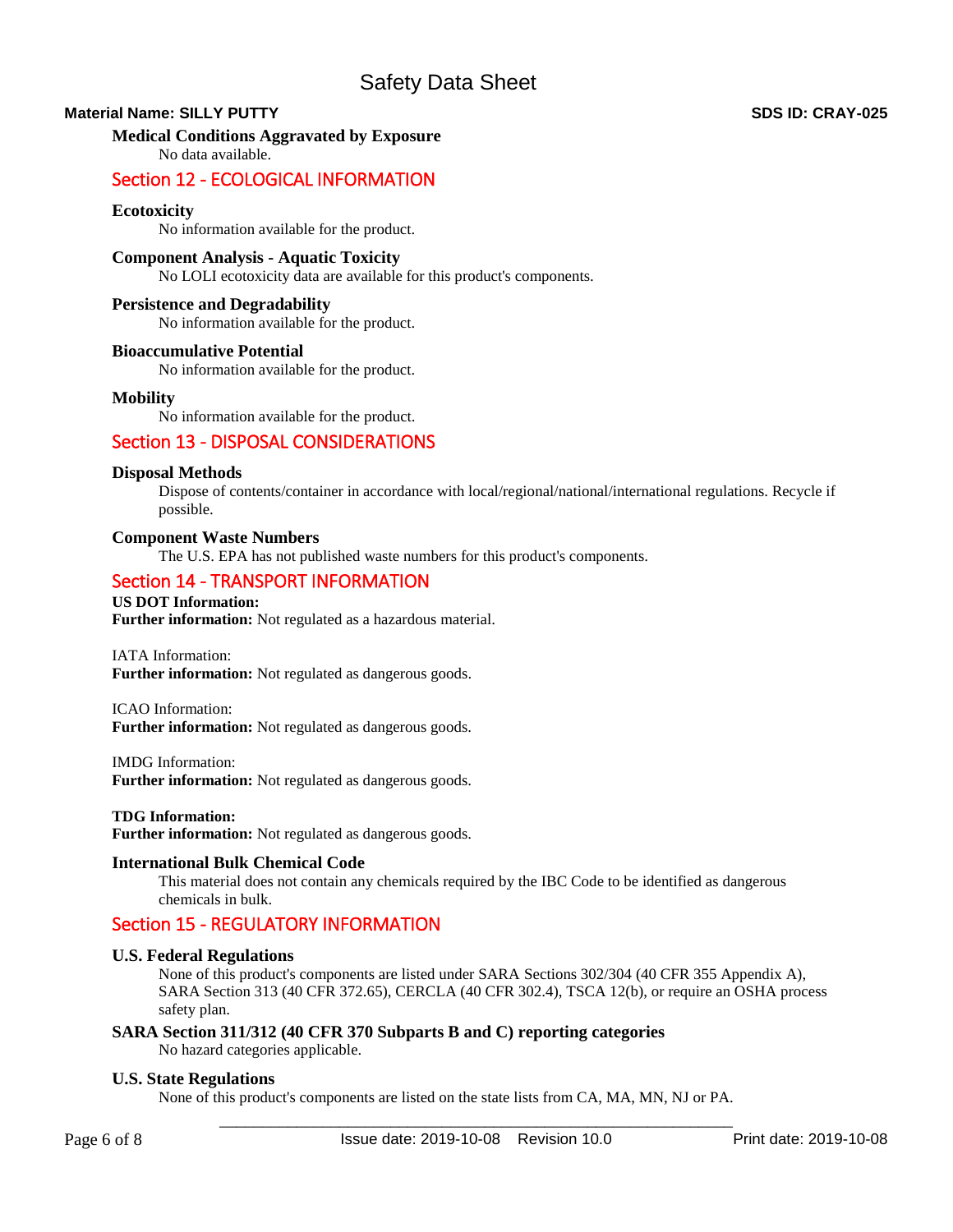# **Material Name: SILLY PUTTY SDS ID: CRAY-025**

# **California Safe Drinking Water and Toxic Enforcement Act (Proposition 65)**

Not listed under California Proposition 65.

# **Component Analysis - Inventory**

#### **U.S. Inventory (TSCA)**

All of the components of this product are listed on the TSCA Inventory. All components of this product are listed on the DSL.

# Section 16 - OTHER INFORMATION

## **NFPA Ratings**

Health: 1 Fire: 1 Instability: 0 Hazard Scale:  $0 =$  Minimal  $1 =$  Slight  $2 =$  Moderate  $3 =$  Serious  $4 =$  Severe

## **Summary of Changes**

04/29/2019 - Update to Section(s) 1.

# **Key / Legend**

ACGIH - American Conference of Governmental Industrial Hygienists; ADR - European Road Transport; AU - Australia; BOD - Biochemical Oxygen Demand; C - Celsius; CA - Canada; CA/MA/MN/NJ/PA - California/Massachusetts/Minnesota/New Jersey/Pennsylvania\*; CAS - Chemical Abstracts Service; CERCLA - Comprehensive Environmental Response, Compensation, and Liability Act; CFR - Code of Federal Regulations (US); CLP - Classification, Labelling, and Packaging; CN - China; CPR - Controlled Products Regulations; DFG - Deutsche Forschungsgemeinschaft; DOT - Department of Transportation; DSD - Dangerous Substance Directive; DSL - Domestic Substances List; EC – European Commission; EEC - European Economic Community; EIN - European Inventory of (Existing Commercial Chemical Substances); EINECS - European Inventory of Existing Commercial Chemical Substances; ENCS - Japan Existing and New Chemical Substance Inventory; EPA - Environmental Protection Agency; EU - European Union; F - Fahrenheit; F - Background (for Venezuela Biological Exposure Indices); IARC - International Agency for Research on Cancer; IATA - International Air Transport Association; ICAO - International Civil Aviation Organization; IDL - Ingredient Disclosure List; IDLH - Immediately Dangerous to Life and Health; IMDG - International Maritime Dangerous Goods; ISHL - Japan Industrial Safety and Health Law; IUCLID - International Uniform Chemical Information Database; JP - Japan; Kow - Octanol/water partition coefficient; KR KECI Annex 1 - Korea Existing Chemicals Inventory (KECI) / Korea Existing Chemicals List (KECL); KR KECI Annex 2 - Korea Existing Chemicals Inventory (KECI) / Korea Existing Chemicals List (KECL) , KR - Korea; LD50/LC50 - Lethal Dose/ Lethal Concentration; LEL - Lower Explosive Limit; LLV - Level Limit Value; LOLI - List Of LIsts™ - ChemADVISOR's Regulatory Database; MAK - Maximum Concentration Value in the Workplace; MEL - Maximum Exposure Limits; MX – Mexico; Ne-Non-specific; NFPA - National Fire Protection Agency; NIOSH - National Institute for Occupational Safety and Health; NJTSR - New Jersey Trade Secret Registry; Nq - Non-quantitative; NSL – Non-Domestic Substance List (Canada); NTP - National Toxicology Program; NZ - New Zealand; OSHA - Occupational Safety and Health Administration; PEL- Permissible Exposure Limit; PH - Philippines; RCRA - Resource Conservation and Recovery Act; REACH- Registration, Evaluation, Authorisation, and restriction of Chemicals; RID - European Rail Transport; SARA - Superfund Amendments and Reauthorization Act; Sc - Semi-quantitative; STEL - Short-term Exposure Limit; TCCA – Korea Toxic Chemicals Control Act; TDG - Transportation of Dangerous Goods; TLV - Threshold Limit Value; TSCA - Toxic Substances Control Act; TW – Taiwan; TWA - Time Weighted Average; UEL - Upper Explosive Limit; UN/NA - United Nations /North American; US - United States; VLE - Exposure Limit Value (Mexico); VN (Draft) - Vietnam (Draft); WHMIS - Workplace Hazardous Materials Information System (Canada).

#### **Other Information**

# **Disclaimer:**

Supplier gives no warranty whatsoever, including the warranties of merchantability or of fitness for a particular purpose. Any product purchased is sold on the assumption the purchaser shall determine the quality and suitability of the product. Supplier expressly disclaims any and all liability for incidental,